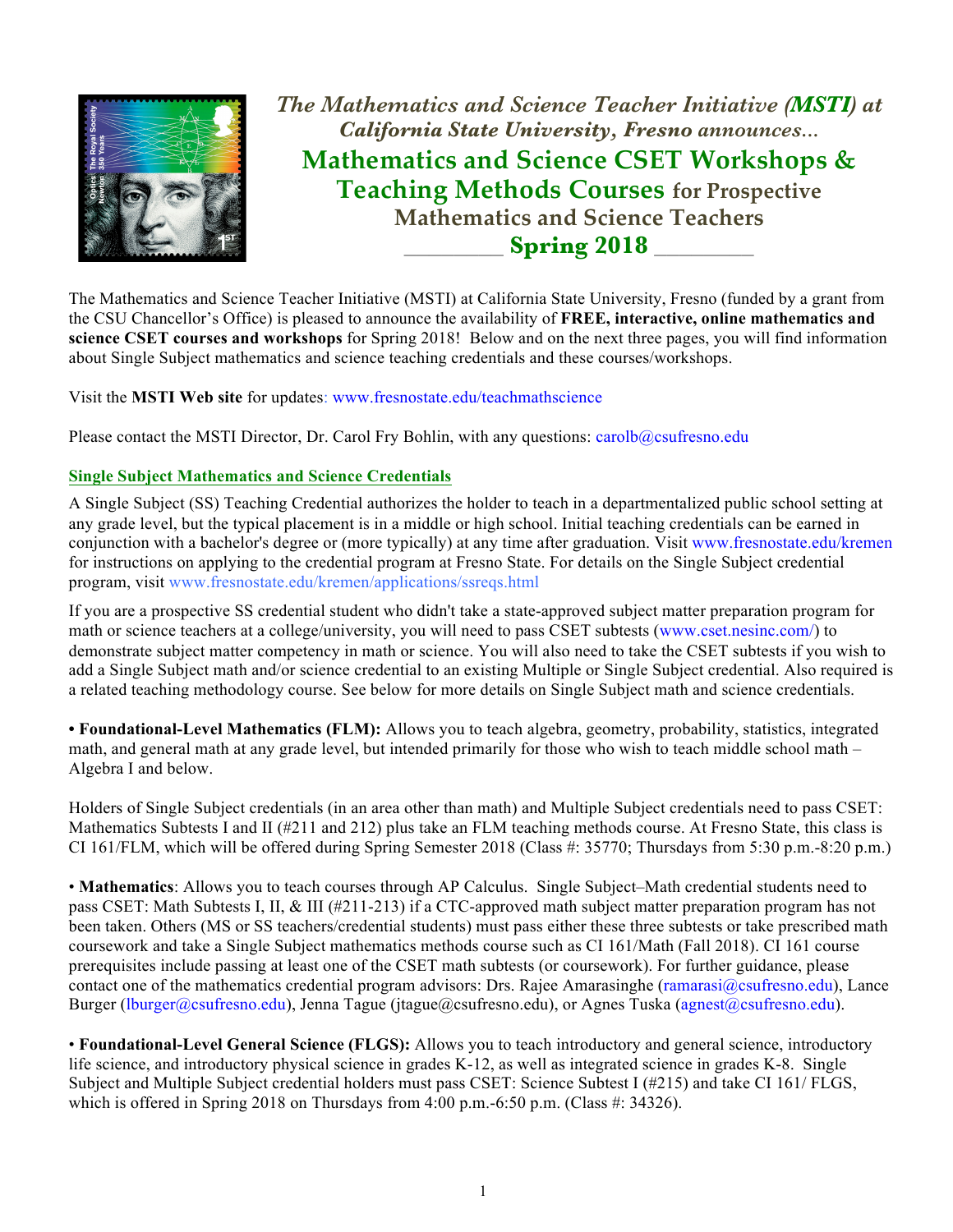• **Science**: Allows you to teach introductory life and general science; integrated science I, II, III; and either (a) biology/life science (**biology** option), (b) earth and planetary science (**earth sciences** option), (c) chemistry (**chemistry** option), or (d) physics (**physics** option).

To teach science, you must take a CTC-approved university-based subject matter program in a particular content area of science OR pass CSET: Science Subtest I (General Science) and CSET: Science Subtest II in a desired science content area plus enroll in a SS credential program. If you already have a (non-science) credential, you just need to take Subtests I-II and also a science methods course such as CI 161/Science (Fall 2018). Holders of one SS science credential are encouraged to add at least one other area of science to increase employment options. Additional authorizations can be added by passing Subtest II in other areas of science. Prospective science teachers should make an appointment to talk with the SS Science Credential Advisor, Dr. David Andrews: (559) 278-5173.

## *Free Online CSET Workshops!*

MSTI wants to serve as many teachers as possible throughout California, so we are offering these workshops online and free of charge! The workshops are offered in an interactive, online format in partnership with StudentNest. The teachers are all experienced professional educators and highly effective online instructors. Each workshop is recorded. Following the workshop, you will receive a link to access this **recording** so you can review selected topics again on your own. If you are already a **credentialed teacher** or a **student at Fresno State**, you can have your **CSET fees reimbursed**, too! Contact Alyssia Aguilar for the required form: alaguilar@csufresno.edu

## *MSTI's CSET: Mathematics Subtests I-II Spring Workshops*

### **CSET: Mathematics Subtest I Overview (Algebra)**

- **Instructor**: Dr. Stefaan Delcroix (sdelcroix@csufresno.edu)
- **Dates (2018)**: January 8, 11, 18, 22, 25, 29 and February 1, 5 (Mondays and Thursdays)
- **Time**: 5 p.m. 8 p.m.
- **Location**: Cyberspace
- **Registration**: Complete the "MSTI Participant" information form located at http://tinyurl.com/MSTIParticipantForm Questions? Email Alyssia Aguilar at alaguilar@csufresno.edu

### **CSET: Mathematics Subtest II Overview (Geometry; Probability/Statistics)**

- Instructor: Dr. Stefaan Delcroix (sdelcroix@csufresno.edu)
- **Dates (2018)**: February 12, 15, 22, 26, March 1, 5, 8, 12 (Mondays and Thursdays)
- **Time**: 5 p.m. 8 p.m.
- **Location**: Cyberspace
- **Registration**: Complete the "MSTI Participant" information form located at http://tinyurl.com/MSTIParticipantForm Questions? Email Alyssia Aguilar at alaguilar@csufresno.edu

Note: visit www.ctcexams.nesinc.com/test\_info\_CSET.asp?t=211 for more information about these tests.

# *MSTI's CSET: Science Subtests I-III Spring Workshops*

**Registration**: To register for the online CSET Science Workshops, please complete the MSTI Participant Information Form at http://tinyurl.com/MSTIParticipantForm and also contact the CSET Science Workshop Coordinator, Dr. Brad Huff, at bradh@csufresno.edu so he can provide you with the details about the workshop(s) you are interested in.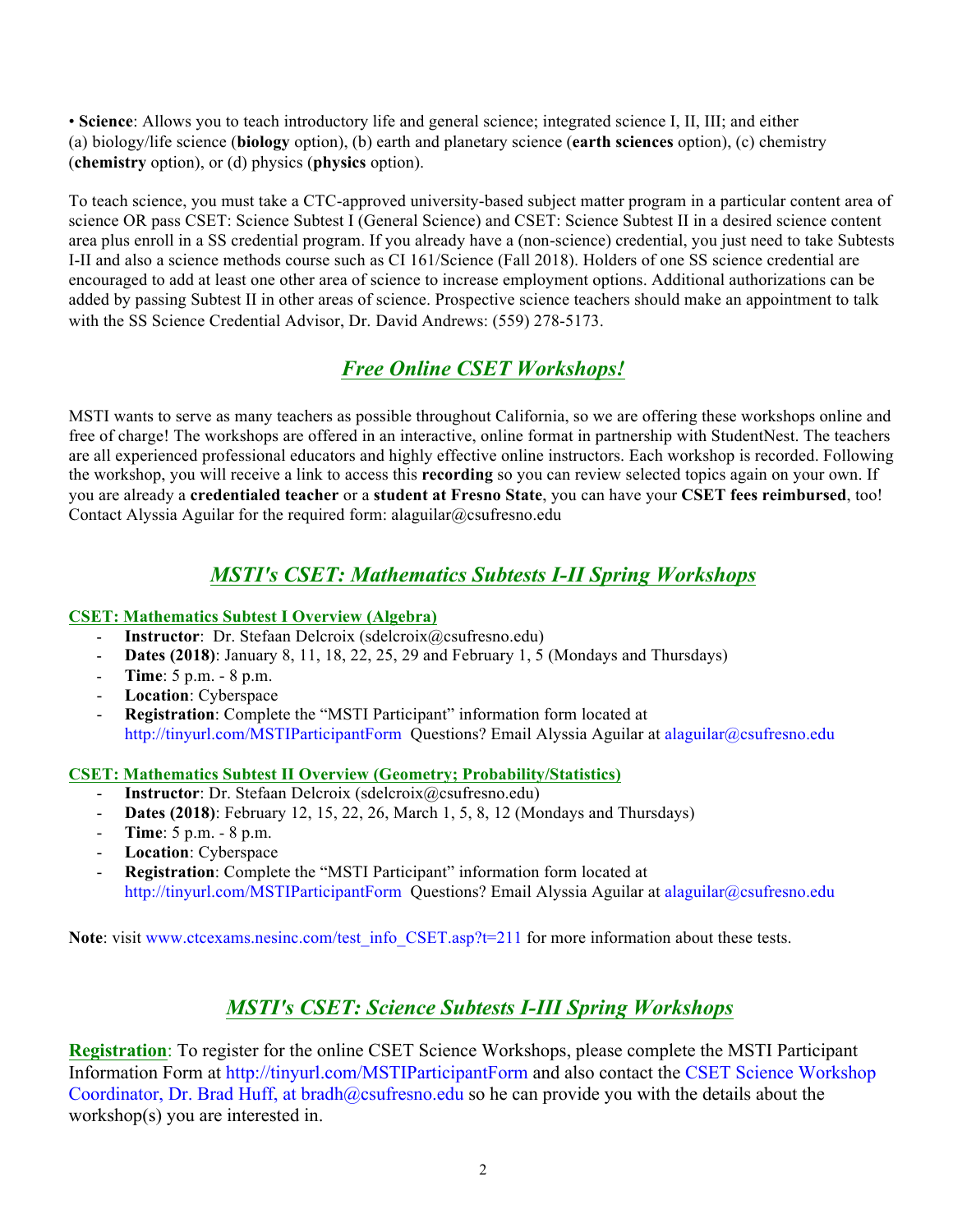#### **CSET: Biology, Chemistry, Earth & Planetary Science, General Science, & Physics Workshops**

- **Instructors:** Dr. Brad Huff, Ms. Kelly Sullivan, and Dr. David Tinker
- **Note:** The link for each online workshop will be sent no later than the day before the workshop, so please make sure to check your email. If you don't receive the link, email Dr. Huff (bradh@csufresno.edu).

| <b>January-July 2018</b><br><b>Dates</b><br>(Saturdays) | <b>Times</b>                                    | Topic(s)                                                                                                                                                                                                                                                                                | Presenter(s)                 |
|---------------------------------------------------------|-------------------------------------------------|-----------------------------------------------------------------------------------------------------------------------------------------------------------------------------------------------------------------------------------------------------------------------------------------|------------------------------|
| January 27<br>February 24<br>June 23                    | 8 a.m. $-4:30$ p.m.                             | Review for <b>General Science</b> Subtest I (test code 215)                                                                                                                                                                                                                             | Huff.<br>Sullivan,<br>Tinker |
| March 3<br>June $30$                                    | $8$ a.m. $-3$ p.m.                              | Life Sciences for those needing more review for Subtest I<br>$(215)$ and those wanting to prepare for Subtest II $(217)$                                                                                                                                                                | Sullivan                     |
| March 10<br>July 14                                     | $8 a.m. - 12 p.m.$<br>$12:30$ p.m. $-4:30$ p.m. | <b>Chemistry</b> for those needing more review for Subtest I<br>$(215)$ and those wanting to prepare for Subtest II $(218)$<br><b>Earth and Space Sciences</b> for those needing more review<br>for Subtest I $(215)$ and those wanting to prepare for Subtest<br>II (test code $219$ ) | Tinker                       |
| January 20<br>March 17<br>July 21                       | $8$ a.m. $-3$ p.m.                              | <b>Physics</b> for those needing more review for Subtest I (215)<br>and those wanting to prepare for Subtest II (test code 220)                                                                                                                                                         | Huff                         |

## **~~ Additional MSTI Support for Prospective Math and Science Teachers ~~**

#### **CSET Information**

The CSETs are computer-based tests that are available by appointment, year-round, Monday through Saturday (excluding some holidays). The two testing centers closest to Fresno State are both Pearson Professional Centers: (1) Fresno: 7555 N. Palm Avenue Suite 205, 93711 & (2) Visalia: 5300 West Tulare Ave. Ste. 108, 93277.

- To register, visit the **CSET Web site:** www.cset.nesinc.com
- **Science Subtest Information:** www.ctcexams.nesinc.com/test\_info\_CSET.asp?t=217
- **Mathematics Subtest Information:** www.ctcexams.nesinc.com/test\_info\_CSET.asp?t=211

#### **CSET and CTC Credential Application Fee Reimbursements**

Fee reimbursements are available for Fresno State students AND all currently credentialed teachers who apply for their math or science credential(s) through Fresno State. To process your **CSET fee reimbursement,** we'll need a copy of your CSET receipt(s), a copy of your official test score(s), and our invoice form (http://bit.ly/CSET-CTCReimbursementForm). MSTI will reimburse up to two attempts per subtest.

For current teachers, your CSET subtest fee reimbursements will be processed along with your \$100 **CTC credential application fee reimbursement** after you have passed the applicable CSETs and related teaching methodology course (the course doesn't have to be taken at Fresno State, but must be CTC-approved). Applying for your additional credential simply requires submitting the paperwork (http://bit.ly/CredentialApplication) to Alyssia Aguilar *rather than* sending it directly to CTC or to an LEA such as a County Office of Education. You can either bring the materials to Alyssia (Room 156 in the Kremen Education building on the Fresno State campus) or mail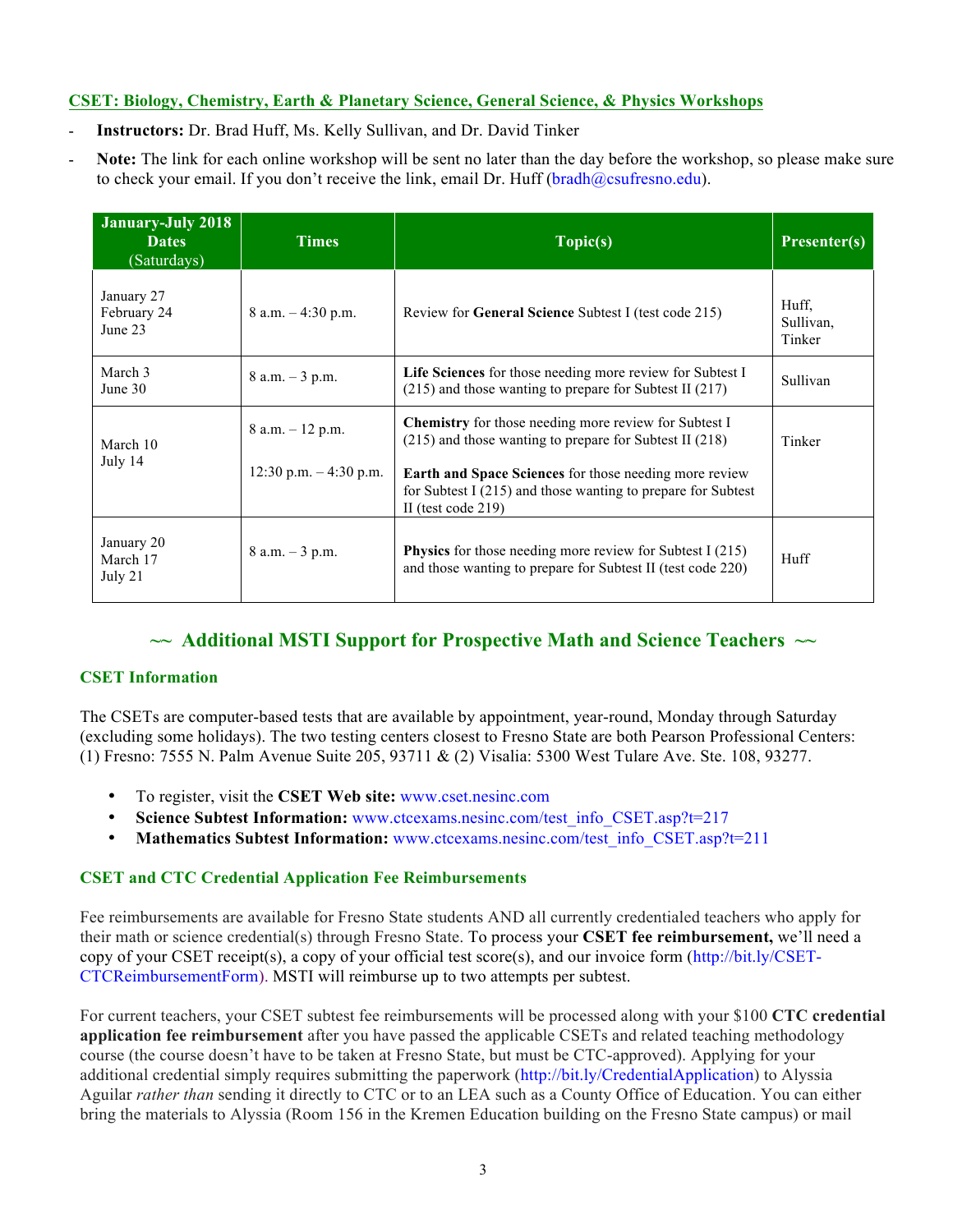them to her at 5005 N. Maple Ave., M/S ED 2, Fresno, CA 93740-8025. If you have any questions about eligibility requirements for CSET or CTC credential fee reimbursements, please contact Alyssia at alaguilar@csufresno.edu

#### **Professional Support**

In addition to the free online CSET workshop series and reimbursement for CSET and credential application fees, MSTI provides **free memberships in professional associations** (CMC and CSTA) for students enrolled in math and science methods classes (CI 161), plus considerable **conference support** (CMC, CSTA, CUE, etc.) and **scholarships** for a variety of **workshops and institutes** for Fresno State students! Contact Dr. Carol Fry Bohlin for more information: carolb@csufresno.edu

All MSTI workshop/course participants can receive a free subscription to the publication, "California Online Mathematics Education Times" (**COMET**). To view/search the COMET archives, please visit https://cmpso.org/comet/

........................................................................................



FRESNG If you have any questions, please feel free to contact Dr. Carol Fry Bohlin, Professor and Director, Mathematics and Science Teacher Initiative (MSTI), California State University, Fresno: carolb@csufresno.edu or (559) 999-3188 (cell). For updates, please visit www.fresnostate.edu/kremen/teachmathscience/